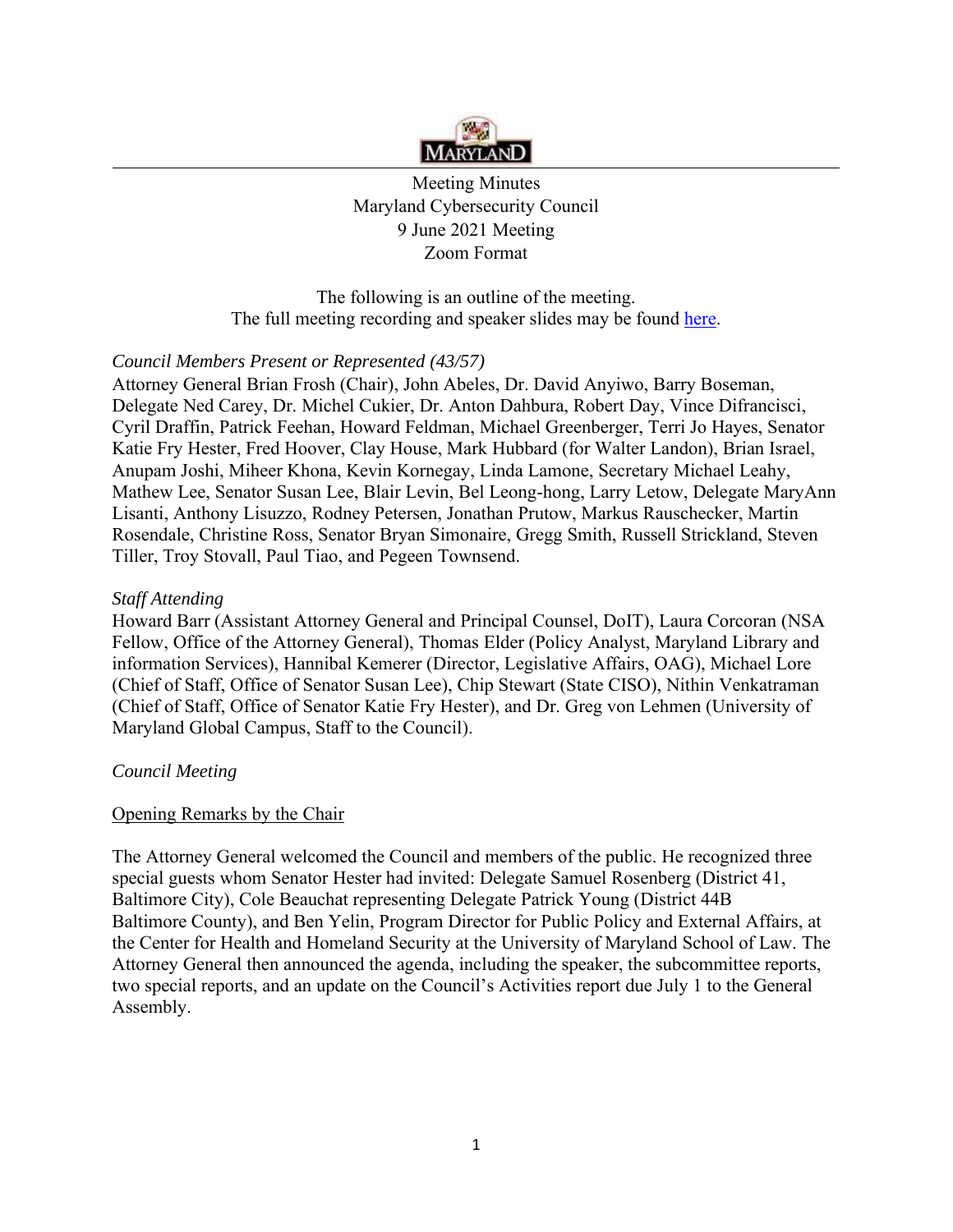## Subject Matter Expert Presentation

The Attorney General called on Secretary Leahy to introduce the speaker, Douglas Robinson, Executive Director of the National Association of State CIOs (NASCIO), since the Secretary had extended the invitation to speak on behalf of the Council.

Mr. Robinson's presentation ("States at Risk: Cybersecurity Priorities, Trends and Perspectives") was based on the 2020 survey that NASCIO conducted of state CIOs. This was the latest of the biennial surveys that NASCIO has been doing for years. In his presentation, Mr. Robinson discussed the threat landscape, the top priorities of state CIOs as revealed by the survey, the changes in operations introduced by COVID, the CIO business models used across the states, the cybersecurity maturity of state cybersecurity programs, how COVID challenged continuity and amplified gaps in state cybersecurity, and cybersecurity spending trends at the state level.

## Council Business Meeting

*Approval of minutes*. The Attorney General announced a quorum. He called for the minutes of the 25 January 2021 meeting, asking for any discussion. The minutes were approved without objection on motions made and seconded.

## *Subcommittee Chair Reports*

*Subcommittee on Law, Policy, and Legislation*. Senator Lee reported out on behalf of her cochair, Blair Levin, and herself. She debriefed on the 2021 session, noting the precautions that had been out in place to protect legislators. A high priority of the session was critical services and police reform. There were two successes in realizing the objectives of two Council recommendations in law this session:

SB 623/HB 425 (Criminal Law - Crimes Involving Computers). Introduced by Senator Lee and Delegate Barron, the law makes possession of ransomware a criminal offense under certain circumstances and provides for increased penalties for possession and use.

SB 49/HB 38 (State Government - Department of Information Technology – Cybersecurity). The law was proposed by Senator Lee and Delegate Carey. It expands the authority of DoIT to advise the General Assembly and the Judiciary on cybersecurity, and in consultation with the Attorney General. to advise and oversee a consistent cybersecurity policy across State agencies and to develop guidance on cybersecurity for local jurisdictions.

Senator Lee noted that other bills related to Council recommendations that she had proposed were not passed:

- SB 112/HB 148 (Commercial Law Personal Information Protection Act Revisions). The bill aimed to update the categories of data for which a breach must be reported.
- SB 930 (Maryland Online Consumer Protection Act). The bill would have provided more transparency about consumer data collection by firms and given consumers greater control over their data.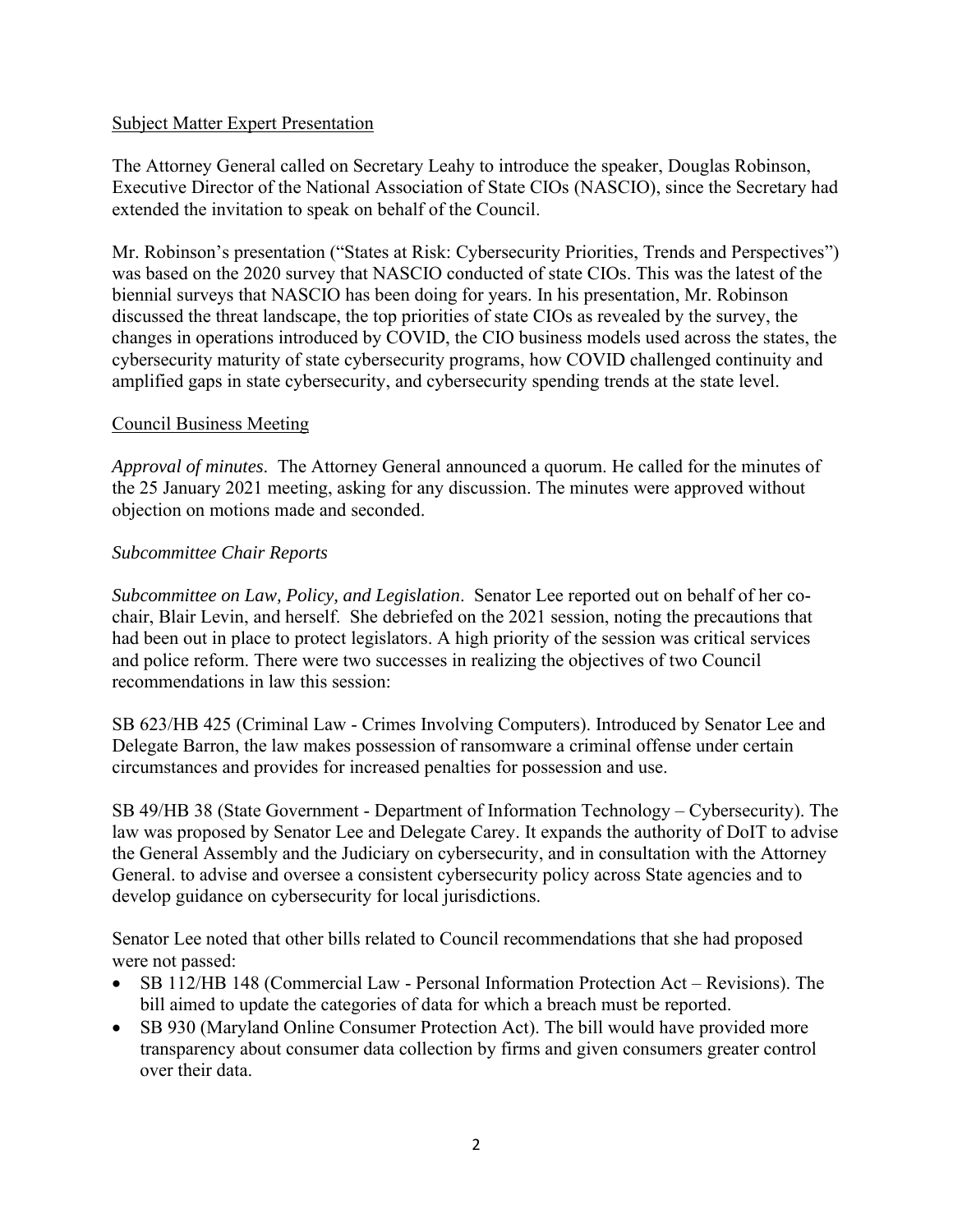Senator Lee also reported out to the Council four recommendations of the subcommittee for inclusion in the 2021 activities report. She asked Dr. von Lehmen to state those for the record as they were approved by the subcommittee:

- That the State consider incentives for businesses to assess their cybersecurity posture and to invest more, if necessary, to create a cybersecurity program consistent with recognized standards and frameworks.
- That the State consider appropriate legislation to ensure the transparency to consumers of the information held by entities about them and how it is used, the right of consumers to inspect, correct and delete such data, and their right to opt out of the sale of data to third parties.
- That the State consider legislation to enhance the security of Internet of Things (IoT) devices.
- That there be transparency with the State by critical infrastructure providers about compromises that interfere with operations.

*Subcommittee on Incident Response*. Secretary Leahy noted that the membership of his subcommittee had been changing and that he would be scheduling a meeting in the next few weeks. This would be to discuss governance issues and the enterprise-level approach to cybersecurity and standardization that is the State's best foot forward in terms of cybersecurity. He asked Chip Stewart, the State CISO, to provide other updates:

Machine learning is becoming part of the State's toolset, along with security orchestration and automated response to attacks.

- DoIT is pursuing the "top ten" priorities identified by Mr. Robinson in his presentation.
- The Department has developed a threat intelligence capability by surveilling the dark web for clues about what threat actors may be planning.

Secretary Leahy added that DoIT has moved its Security Operations Center (SOC) into the Department, ending a relationship with a vendor. The in-house SOC offers 24/7 staffing. The change offers DoIT more control and flexibility in responding to needs, since contract modifications are not needed. He also noted that when the subcommittee meets again, he will ask Mr. Stewart to brief them on the SOC.

*Subcommittee on Critical Infrastructure*. In his updates for the subcommittee, Mr. Rauschecker:

- Recognized the work that Laura Corcoran, the NSA Fellow, had done to date. He noted that she was taking a holistic or comprehensive view of the utility sector serving Maryland. In doing so, she was interviewing people in relevant State agencies, reviewing what other states have been doing, and talking with people in industry. The subcommittee looks forward to her report at the end of the year.
- Highlighted the progress on information sharing recommendation. He observed that threat sharing greatly enhances the cybersecurity posture of organizations. As a result of discussions between members of the subcommittee and the Arizona Cyber Threat Alliance (ACTRA), a white paper was developed that in essence lays out a plan for how to establish an organization like ACTRA in Maryland. The white paper will be included in the Council's 2021 activities report and posted on the Council's website for anyone who would be interested in it.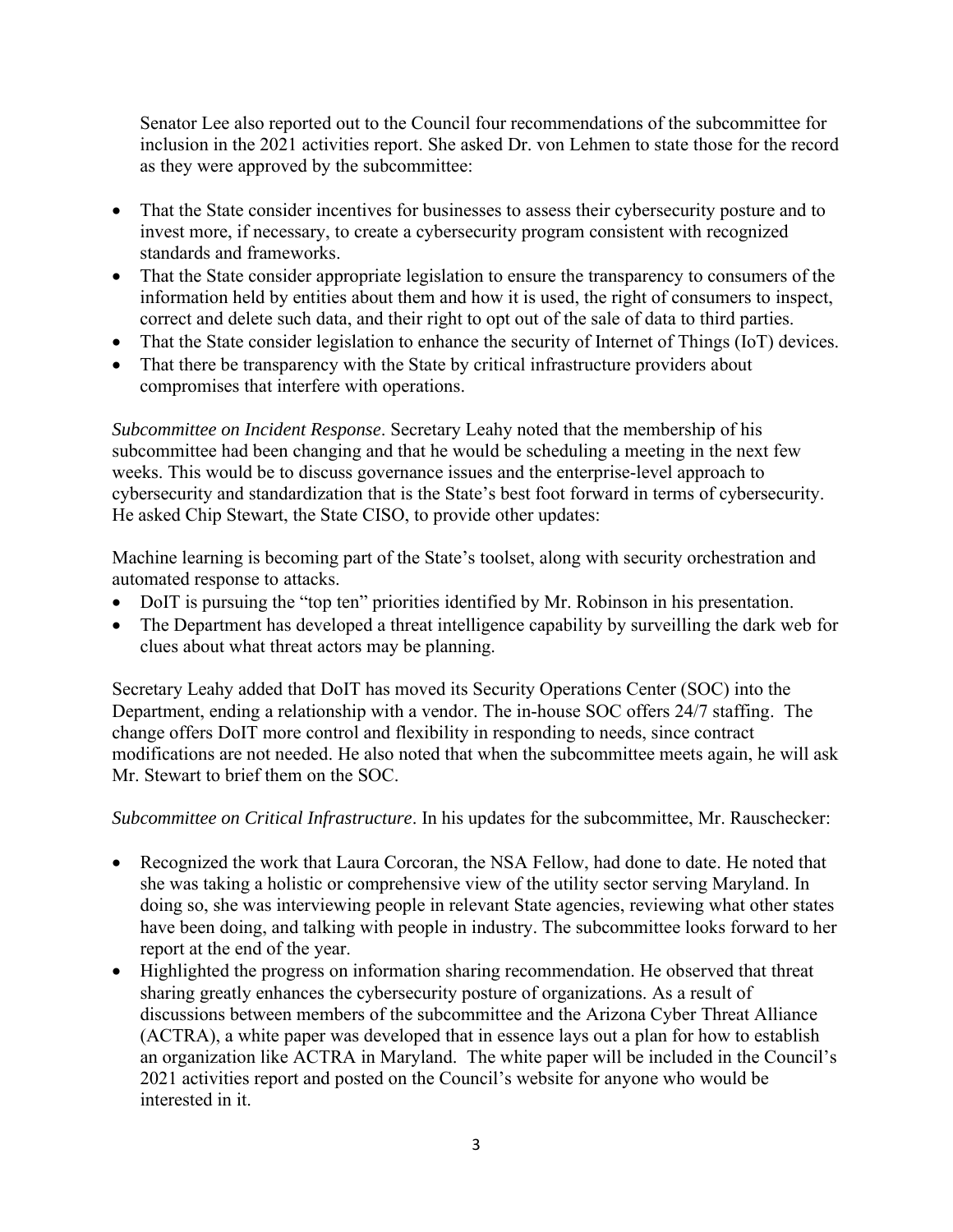• The subcommittee is continuing to identify resources that have been added to the repository hosted on the Council's website.

*Subcommittee on Economic Development.* Ms. Bel Leong-hong noted that during the COVID year many companies were reconfiguring their operations and spending time on related workforce development and improvement. In cybersecurity, the talent gap continues to grow, constituting a persistent brake on growth of the cyber sector in Maryland. For this reason, her subcommittee completely supports the efforts of Senator Hester and the Education and Workforce Development Subcommittee to help address this challenge through efforts like last session's SB 902 (Economic Development - Cyber Workforce Program and Fund – Established).

Regarding her June 2 subcommittee meeting, Ms. Leong-hong mentioned that discussions focused on three topics:

- How to upskill or reskill Maryland residents not currently in IT or cyber jobs to prepare them for those jobs and whether it makes sense to consider ways to attract talent from other states to reside and work in Maryland
- Whether the cap on the size of firms qualifying for the 'buy-Maryland' tax credit should be increased
- To engage with the county-level economic development entities to see how American Relief Act funds can be programmed for cyber workforce development in the State.

Ms. Leong-hong noted that the subcommittee will continue to look at these issues and will invite representatives of several of the county economic development entities to join its summer meeting.

*Subcommittee on Education and Workforce Development.* Senator Hester summarized the ongoing efforts of the subcommittee to help move the needle on cyber workforce development in the State:

- Building on SB 1049 that did not pass in 2020, the subcommittee undertook expanded due diligence that resulted in SB 902 in 2021. This included discussions with the State of Kentucky about its implementation of the Talent Pipeline Management program developed by the US Chamber of Commerce and a workforce development survey by the Cybersecurity Association of Maryland. The bill aimed to create a partnership including the State Department of Labor, the State Department of Commerce, and private industry to position the State to take advantage of new federal workforce development funds to expand training opportunities in cybersecurity, including apprenticeships, for the unemployed and underemployed. SB 902 came close to passing in the last session and some version of the bill will be proposed again in 2022.
- The subcommittee will meet in July to plan a larger, onsite meeting in the fall. A key purpose of the fall meeting will be in part to bring representatives of State training programs together with industry to raise awareness of those programs.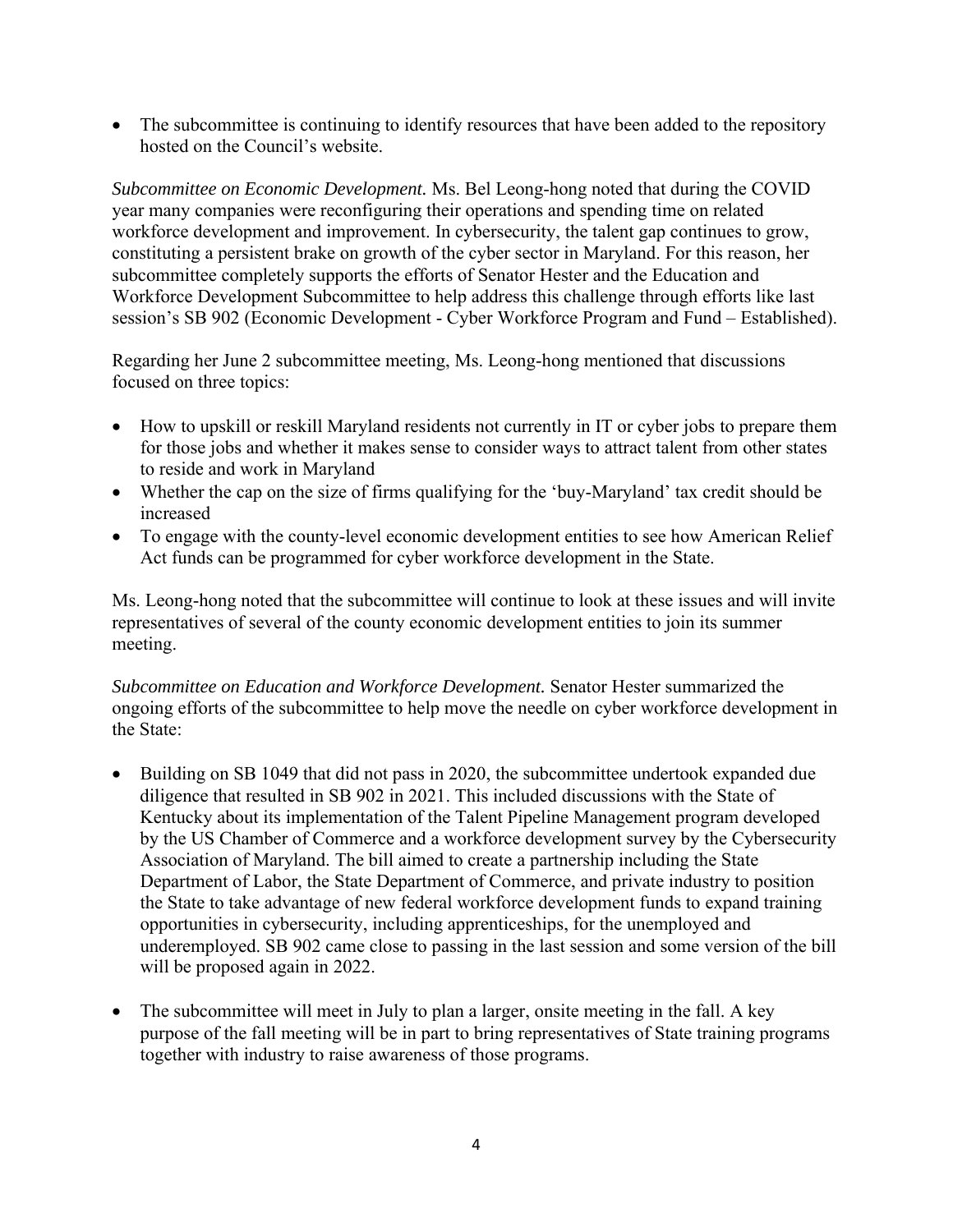*Subcommittee on Public and Community Outreach.* Reporting for Ms. Rogan, the chair, Dr. Anton Dahbura noted various activities in which the subcommittee has been involved:

- It facilitated a cybersecurity webinar on June 2, hosted by Maryland CASH, that focused on cyber crime and featured the Attorney General and Mr. Joseph Carrigan, at the Johns Hopkins Information Security Institute. This was the third webinar the subcommittee facilitate during COVID.
- With the assistance of Dr. Doswell, and as a pilot, the subcommittee has invited students at Bowie State University to serve as externs identifying appropriate resources for the Council's repository. The subcommittee plans to extend the same invitation to students at other HBCUs within the State.
- The subcommittee is discussing how to conduct a survey of individuals and small businesses to gauge their level of cybersecurity awareness. The questions of survey construction, platform, and channels are all part of the discussion.

## *Special Reports*

*The State Cybersecurity Study*. Senator Hester was given the floor to describe the study. Its purpose is to inform and support a package of bills in the 2022 session to enhance the cybersecurity posture of State and local governments. SB 49 was a 2021 contribution to this objective, but a number of other bills introduced in 2021 that would have carried the work further did not pass.

The study will be co-led by Senator and Ben Yelin at the Center for Health and Homeland Security at the Carey School of Law at the University of Maryland, Baltimore. Partners to the study include Senator Lee, the Maryland Cybersecurity Council, the Joint Committee on Cybersecurity, Information Technology, and Biotechnology; the State Department of Information Technology, the Maryland Emergency Management Agency, and the Maryland Association of Counties. A kick-off meeting would occur shortly. The timeline is for the report to be completed by the fall.

*The Critical Infrastructure Study Focused on Utilities*. Ms. Corcoran, the NSA Fellow, thanked the Attorney General for the opportunity to provide an update to the Council. She observed that there was no shortage of reminders about he effects of critical infrastructure disruption (attack on the Oldsmar water plant in Florida, the power outages in Texas triggered by the weather, and the Colonial Pipeline shutdown). With respect to her research, she noted that she was currently focused on how Maryland and other states report incidents to regulators, what the barriers to investment in cybersecurity by utilities are, and how critical infrastructure is defined to authorize state action to assist in an emergency. She expressed her gratitude to those on the Council who were assisting her and asked that others who would like to be involved with her study to contact her.

#### *Other Business*

The Attorney General asked for an update on the Council's biennial report. Dr. von Lehmen observed that the draft had been released to the full Council for comment and suggested changes